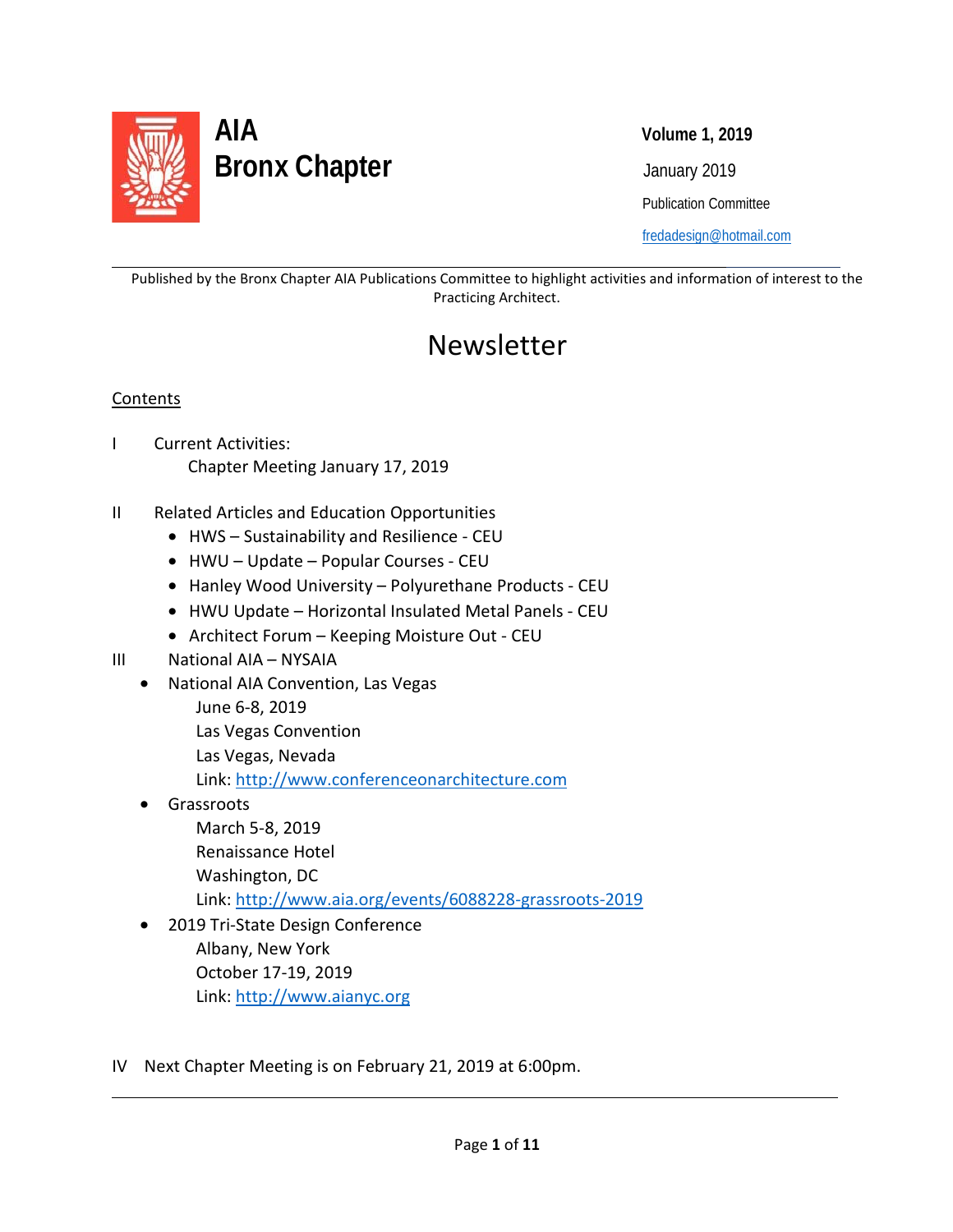

January 17, 2019

# Meeting Minutes

Meeting began at 12:20pm

#### Attendees Guests

Sara Jazayeri Ken Koons, Sr. Ken Koons, Jr. Carlo Nuzzi Julian Misiurski Giuliano Penna

William B. Davis, Jr. Steven Ihlenburg – Architectural consultant Bob Esnard Super enterprises - USA, Inc. Antonio Freda Distributer of Marvin Windows

### Agenda / Discussion:

1. The Marvin Windows representative, Steven Ihlenburg discussed his relationship as a consultant with the manufacturer, Marvin Windows. He assists architects and construction professionals to efficiently and economically install Marvin Window products. However, for his seminar presentation he reviewed and concentrated on the development of windows in contemporary/modern design from their evolution. Starting in Europe in the 1900's, the modern approach began with Mackintosh Buildings in Scotland, later at the Bauhaus House School in Germany, and ultimately in the United States before and after the second world war. Windows in buildings became "ribbons" along exterior walls and physically much larger. Windows in buildings minimized building supports and structures, maximizing light, air and openness as much as possible, window frames became narrower. "Styles" of windows evolved from double hung to; fixed, sliding, casement and awning types utilized in the "industrial look". In order, to achieve this new look glass is as large as possible and frames as small as possible. New industrial materials were used. Steven outlined the way new windows conserve energy and utilizing the larger glass openings, while including the use of steel,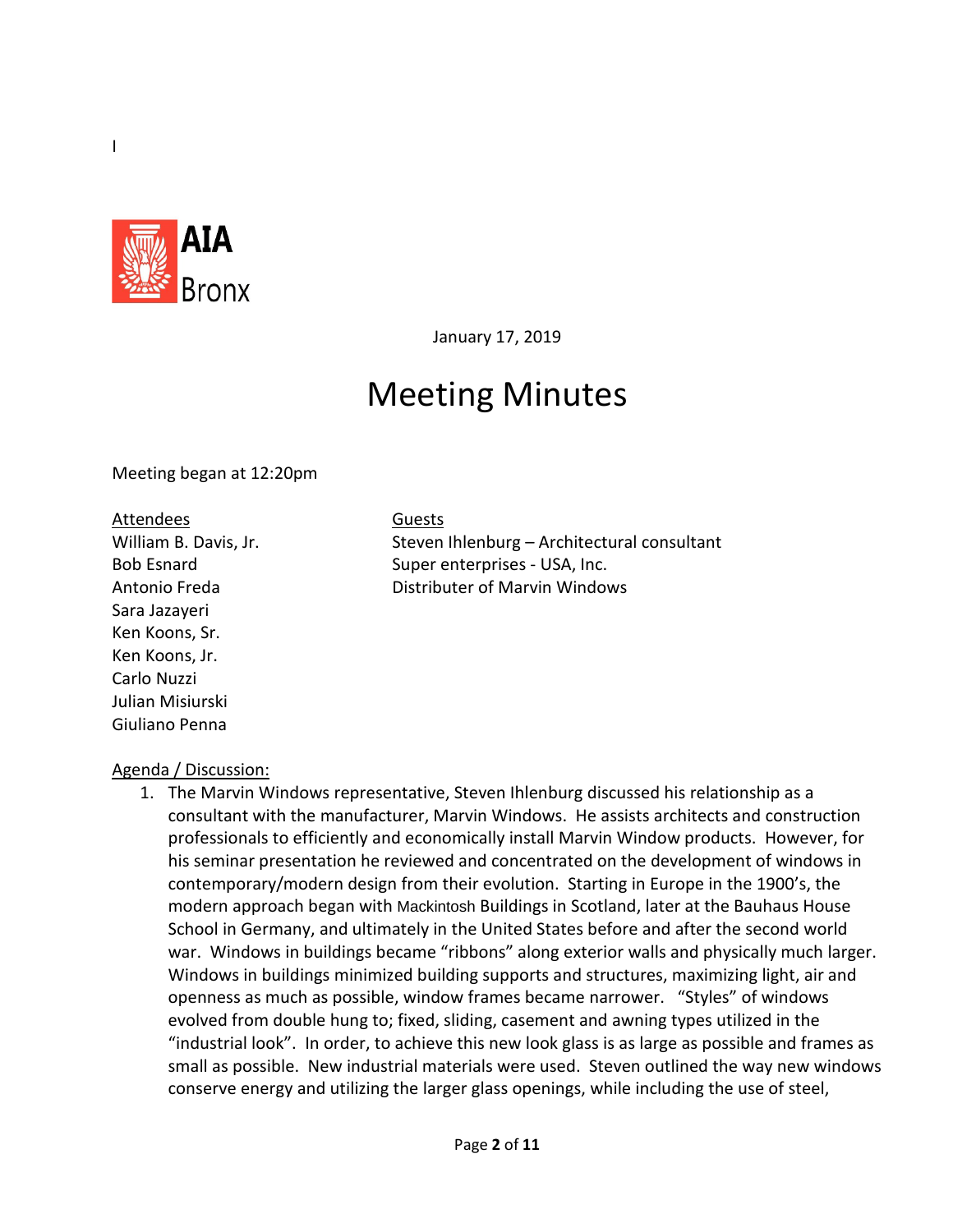aluminum and fiber glass in unique applications. Today windows are designed to reduce the loss of energy, create sound barriers and include building structural elements. The types and variety of windows and how they are used in terms of weatherability and finishes were reviewed. Aluminum is a very flexible and popular material, although it is not good for energy conservation, as it costs a lot to produce and the manufacturing uses significant natural resources and energy. In addition, when installed and finished, it transmits heat, so other materials have to be combined in the detailing to have windows energy efficient. However, once fabricated, aluminum can easily be recycled. Fiberglass, another very flexible modern material, has problems of strength and may need to be reinforced and are affected by UV rays. Steven brought several material and window samples and utilized pictures in his visual presentation. He underscored and illustrated window characteristics, manufacturing and sitespecific situations.

He volunteered to assist any of the Chapter members with their construction projects and if requested, offered to work, on window selection, specifications and construction. Steven Ihlenburg's contact information is: Cell (516) 506-1239, O (631)-777-3544 email: [sihlenburg@supermarvin.com.](mailto:sihlenburg@supermarvin.com)

2. The Minutes of the December 13, 2018 were circulated and reviewed. William Davis made a motion for approval which was seconded by Ken Koons Sr. and unanimously accepted.

### 3. Meeting Dates

The meeting dates through the summer break was reviewed. It was again discussed, that starting in the fall, the chapter will reverse the evening meetings with the luncheon meetings, so that the December and January meeting, will not conflict with the business needs of our meeting venue. The Chapter's goal is to always, with our alternate scheduling, to maximize participation of members. The scheduling for the next months are as follows:

| February 21, 2019 | 6:00 <sub>pm</sub> |
|-------------------|--------------------|
| March 21, 2019    | 12:00pm            |
| April 18, 2019    | 6:00pm             |
| May 16, 2019      | 12:00pm            |
| June 20, 2019     | 6:00pm             |

### 4. Chapter AIA Accreditation

The Chapter submitted in the first week of January and on time, the required paperwork for accreditation. We received acknowledgment from National AIA that our application was accepted as complete. National AIA's schedule for reviewing the Chapter submissions, will take place in March. Chapters will be notified if there are issues on or before May. Members discussed how important Valerie Brown, of the Westchester AIA Chapter, was in preparing the answers to the many questions. She technically produced the forms required and submitted the package to the "AIA Cloud" without a hitch. The Chapter unanimously voted to thank her and express our appreciation, not only for her professional assistance, but for her good will, excellence and very much appreciated guidance! The Chapter President Tony Freda will communicate with her to personally thank her on the Chapter's behalf.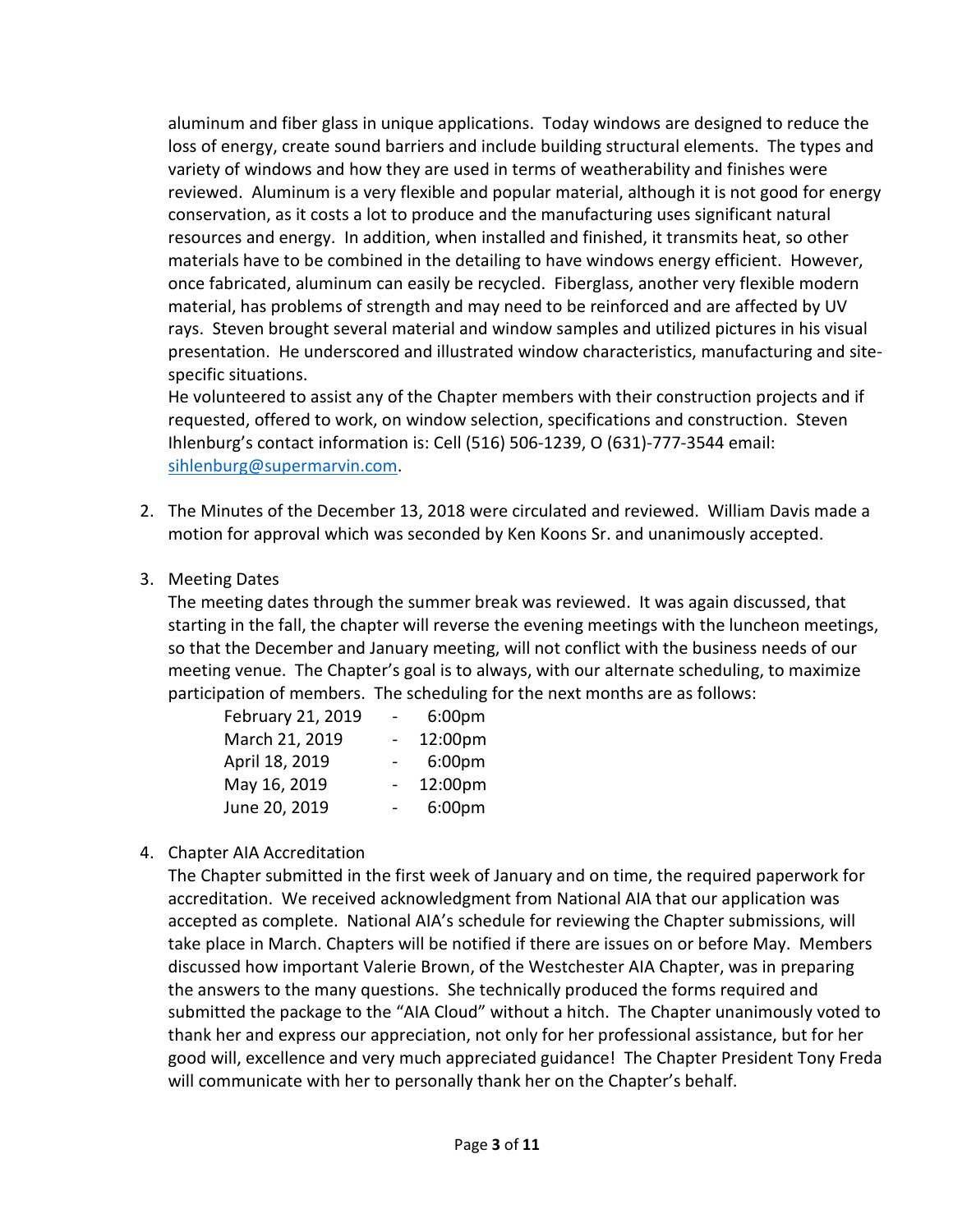### 5. Budget

Ken Koons Jr., Treasurer, prepared a 2019 Budget as well as a records of the Chapter's quarterly reports and their submission to the Chapter Audit Committee consisting of; Ken Koons Sr., Tony Freda and Bob Esnard. The committee reviewed the reports as required and consistent with the Chapter's charter. Members discussed the 2019 Budget and were pleased that the Chapter has always operated with a surplus and will make every effort to maintain it. Ken Koons Sr. made a motion to adopt the 2019 Budget. This was seconded by Sara Jazayeri and unanimously approved.

## 6. Continuing Education

As discussed previously, the Chapter must provide and originate four CEU learning units of Continuing Education each year. The Chapter approved two separate Tours for two units each. One with the Bronx County Historical Society, to offer a spring Tour of the Triboro Bridge complex. Julian Misurski volunteered to be the registered architect for the Tour and Bob Esnard will prepare the course description and learning objectives. The second Tour is tentatively scheduled for the summer/fall in Riverdale concerning the designated "Natural Area". The plan is to have the Tours on Saturday mornings between 10:00am and 12:00pm.

## 7. New Business

### Architectural Counsel

The Chapter is a member of the Architects Counsel, a group of New York City AIA Chapters and other professional construction industry organizations, that monitor and comment on the policies/activities of the government construction regulators of New York City, i.e., DOB, DOT, DEP, etc. In the past few years, our Chapter has not consistently attended meetings and we need members to participate and report back to the Chapter. It would be ideal to have two to three members designated, as there is no limit on how many Chapter people can participate. It was hoped that members who are interested will indicate their interest at or before the February meeting.

### Grassroots 2019

One of the problems for small Chapters like the Bronx, is that we have not recently participated in the AIA Grassroots meetings. Grassroots meetings, along with the annual AIA Convention, are the most important gathering of architects; where policy, feedback, and the activities of the institute are debated, proposed and implemented. National wants people to attend these and it is hoped that the Bronx can have a presence at both these meetings in 2019. This year's Grassroots will take place March  $5^{th} - 8^{th}$ , 2019, at National AIA headquarters in Washington D.C. and our goal is to have two/three people attend. Tony Freda expressed interest and Bill Davis was going to see if he could attend. It is a three-day event. However, attendance at every meeting or day, is not critical but the most important day for attendance is Thursday March  $7<sup>th</sup>$ . Tony Freda the President said he was going and would like some company! Members who are interested should indicate their interest at the February meeting.

The meeting was adjourned at 2:18pm.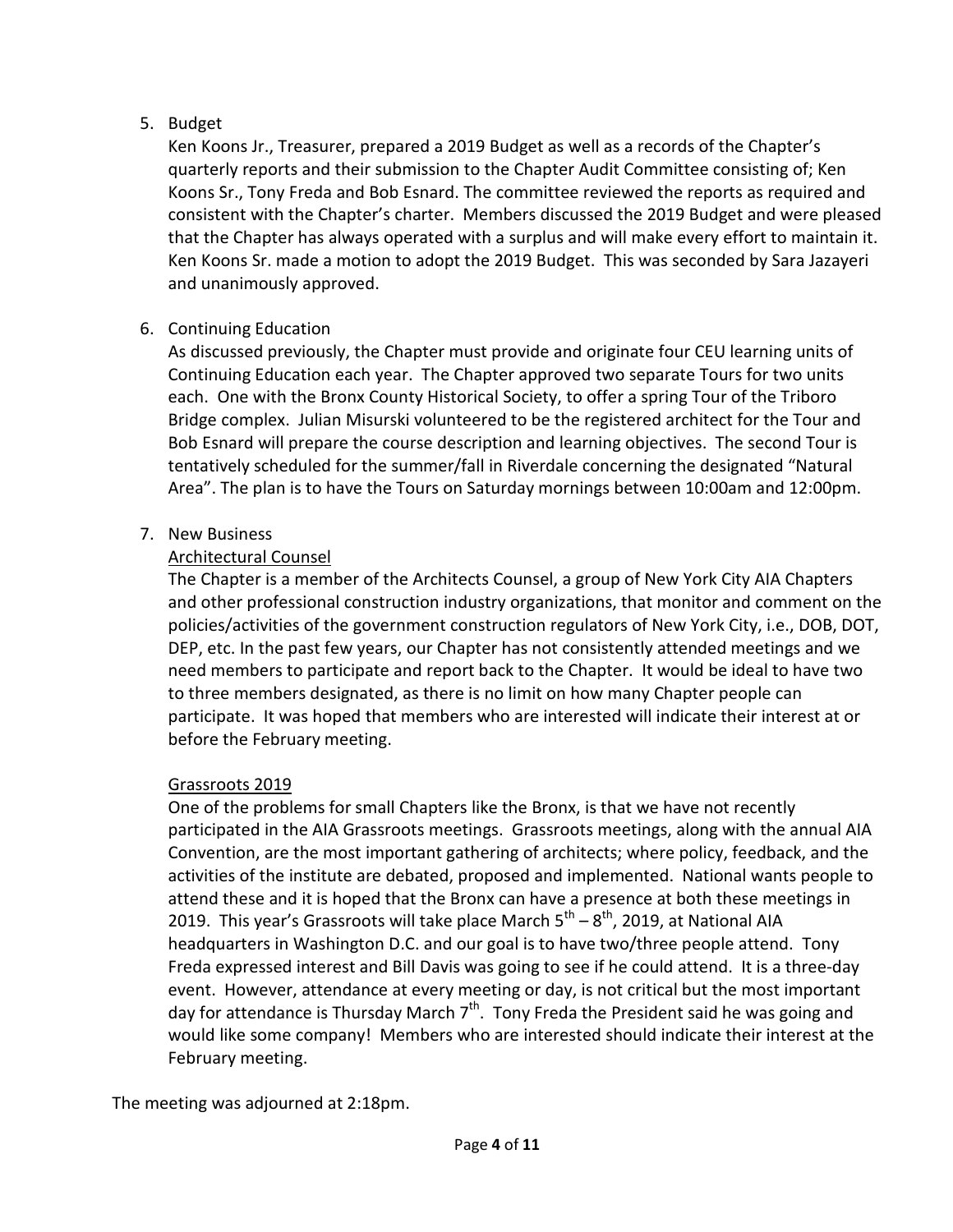Next Meeting – The next meeting will be a dinner meeting at 6:00pm at Artie's Restaurant on February 21, 2019.

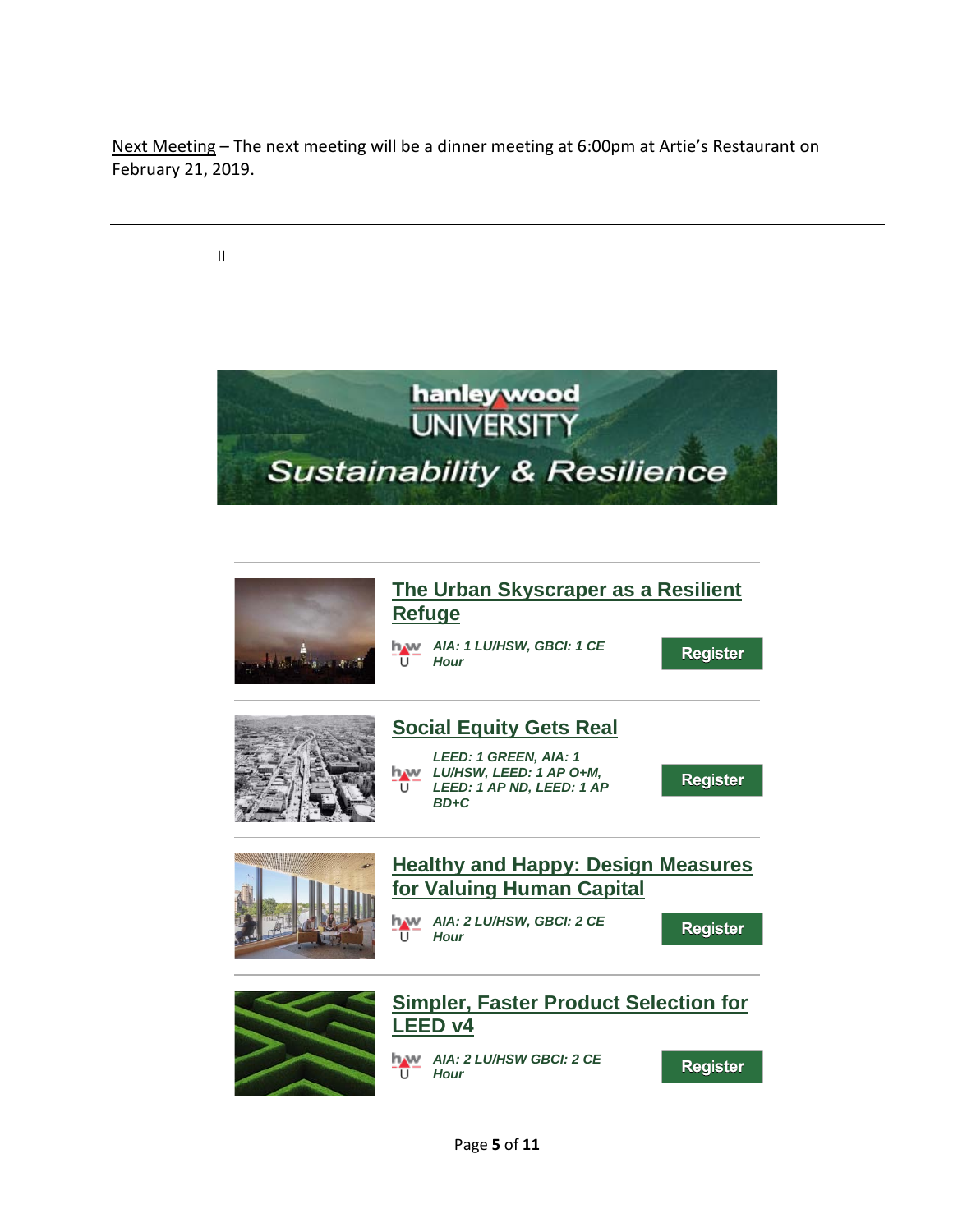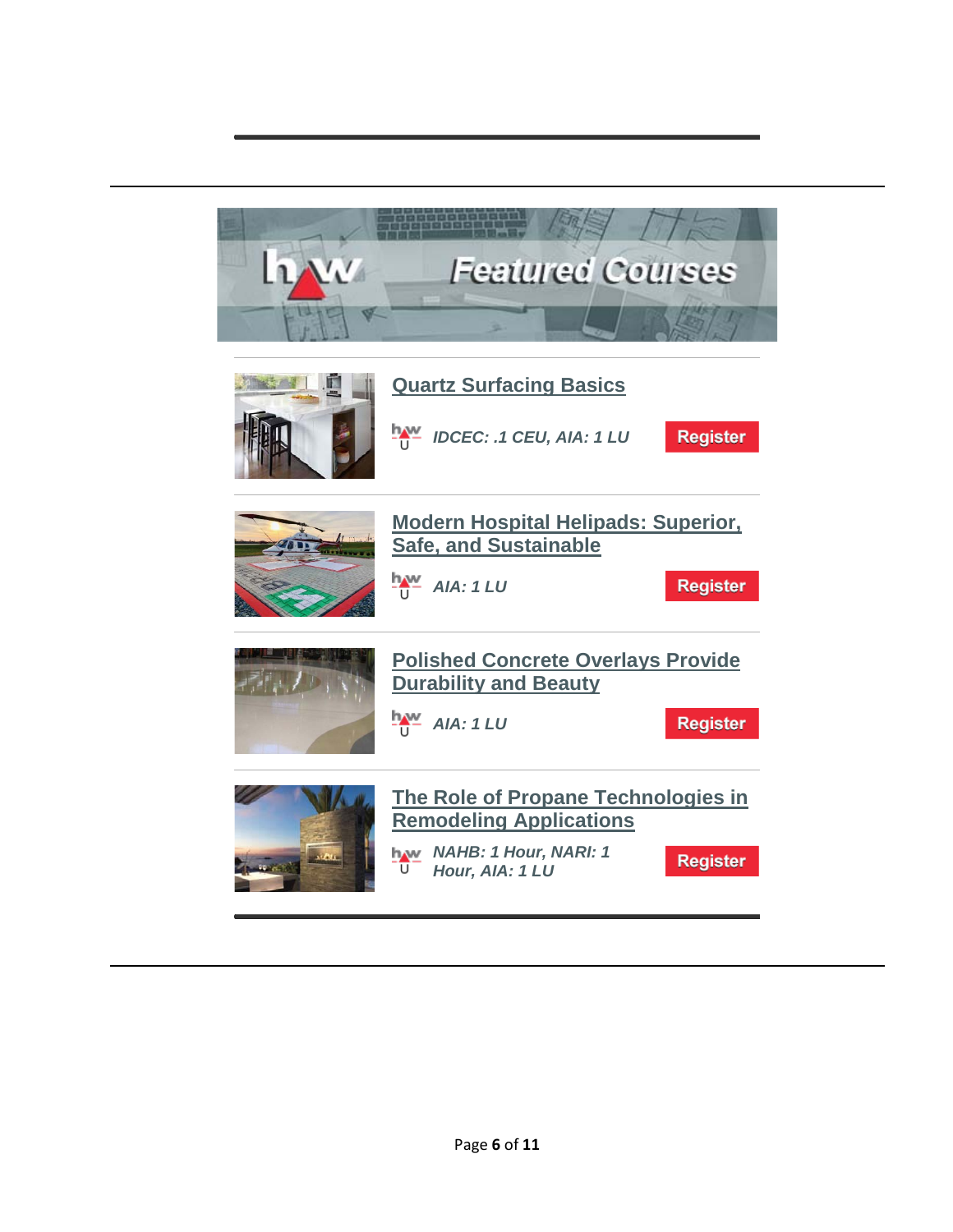

## **[Learning Objectives](https://linkprotect.cudasvc.com/url?a=http%3a%2f%2frecp.mkt32.net%2fctt%3fm%3d38487982%26r%3dMTA2ODM2MDg5OTM3S0%26b%3d0%26j%3dMTQ0MTU2NzIxNQS2%26k%3dLink0-3%26kx%3d1%26kt%3d1%26kd%3dhttps%253A%252F%252Freg.hanleywood.com%252Frf%252F20021280%252F188039460%252Fs%252Femlfypon0116%252Fa%252F5620%252Fbesnard%40dzco.com&c=E,1,pp2OnffFLpHiw36huhz8Tl4wdgaEYsX2_IKCUN1ZjQEj3nYIErveeVPd3jBNWyT36XAucRDYxfZ-zlEQ9OoFTFIj_560bkLYcVxrZU4cqMWGoNfh&typo=1)**

- Appreciate the importance and value a project's visual first impression has on a customer's decision making process
- Understand the history of polyurethane and its manufacturing process
- Comprehend the benefits of polyurethane millwork as a single product vs. the multi-step build-up of wood or other synthetic material
- List the commonly used polyurethane millwork products and their applications

**[Glass: What It is and How It Works](https://linkprotect.cudasvc.com/url?a=http%3a%2f%2flinks.hanleywood.mkt6839.com%2fctt%3fkn%3d10%26ms%3dMzgzNDIyNDcS1%26r%3dMTA2ODM2MDg5OTM3S0%26b%3d0%26j%3dMTQ0MDgwMDk5MwS2%26mt%3d1%26rt%3d0&c=E,1,Y5NFA7Sq3WoNcnsCE6SrTBpyPS3adgc9mlgSd3tH3T_clKdhstnsCNr1x__xnU0RUvjKUP3I-1KEk8JVfNrOHX9eugJzcYLKGgnXvixdGnWPhBDn&typo=1)**

**[Continuing Education](https://linkprotect.cudasvc.com/url?a=http%3a%2f%2frecp.mkt32.net%2fctt%3fm%3d38487982%26r%3dMTA2ODM2MDg5OTM3S0%26b%3d0%26j%3dMTQ0MTU2NzIxNQS2%26k%3dLink0-4%26kx%3d1%26kt%3d1%26kd%3dhttps%253A%252F%252Freg.hanleywood.com%252Frf%252F20021280%252F188039460%252Fs%252Femlfypon0116%252Fa%252F5620%252Fbesnard%40dzco.com&c=E,1,N75B5L5-BBI7aD0EaizP-hZSDFk1T_SupPyKKfPS8j0HLZg_uuFIYKXrWiOwO8C_vTxVb5L3-npu3jnldlGWxSUhEZNXbhgLFQidSAlwxXdN&typo=1)** *Earn 1 AIA LU*

**Register** 

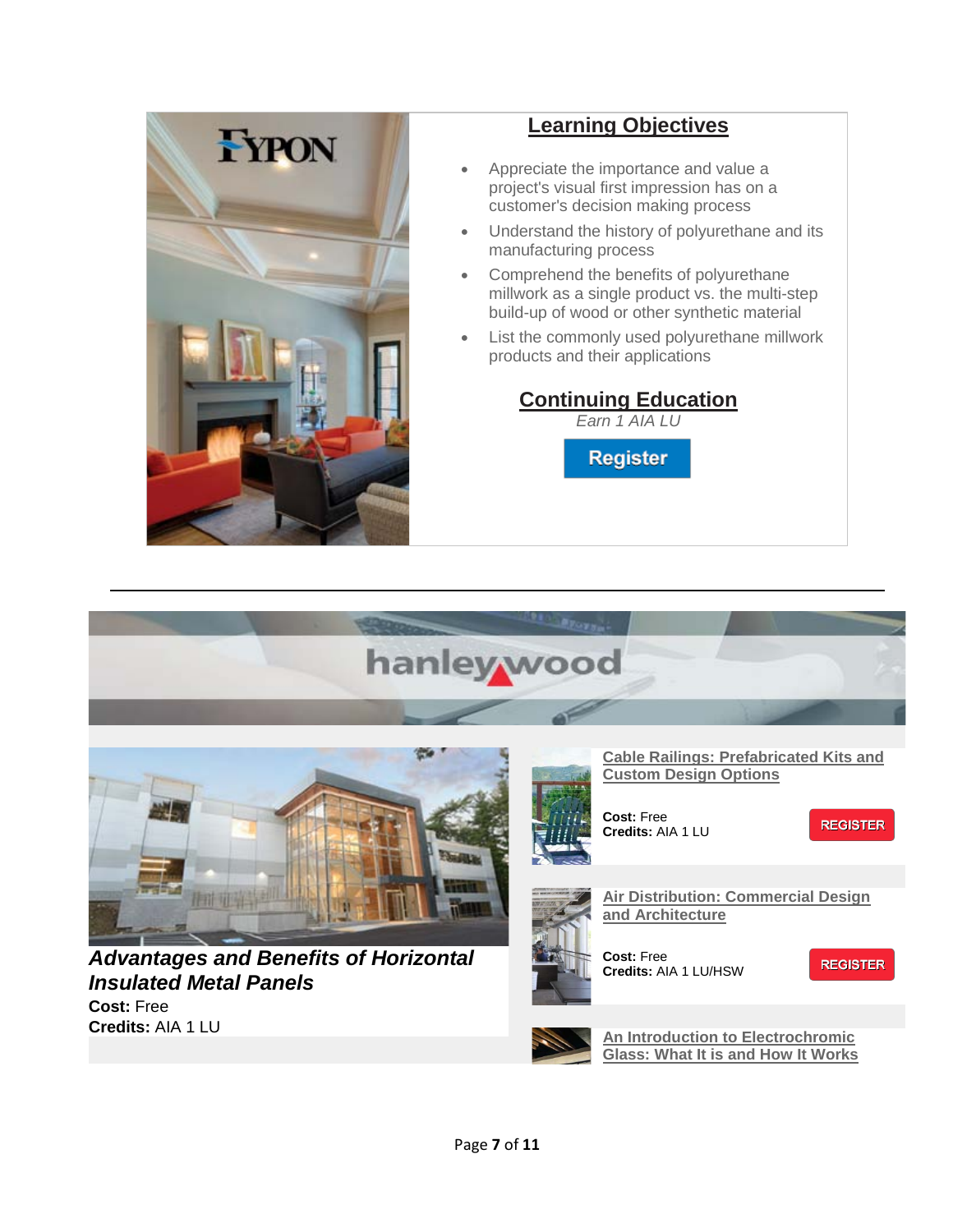

## AIA ONLINE CONTINUING EDUCATION

Health Safety & Welfare Credits Availble

## **MTI MASONRY TECHNOLOGY INC. Education Resources**

### **Masonry Technology, Inc. is a Registered Provider with The American Institute of Architects Continuing Education System.**

MTI is the sponsor and provider for the following courses. They are complimentary to all designers. Credits upon successful completion will be reported on behalf of all AIA members. Non members please print the certificate as proof of course completion.

# Draining Your Wall, Not Your Wallet

[https://www.architect-forum.com/emails/MTI/2018/MTI-816-Course-Logo-Wide600.jpg"](https://www.architect-forum.com/emails/MTI/2018/MTI-816-Course-Logo-Wide600.jpg) style="outline: text-decoration: none; display: block;clear:none;float:none;margin-left:auto;margin-right:auto;display:none; m none;" align="center" width="600">

> Understanding the Temperature & Moisture Relationship #MTI 816 | 1 LU/HSW

New building code requirements focus on improving energy efficiency, but are we re-creating the EIFS di of the early 90s? This course explores the relationship between temperature and moisture, and uses t principles to look at energy-efficient, healthy and sustainable buildings by including drainage in the bui envelope.

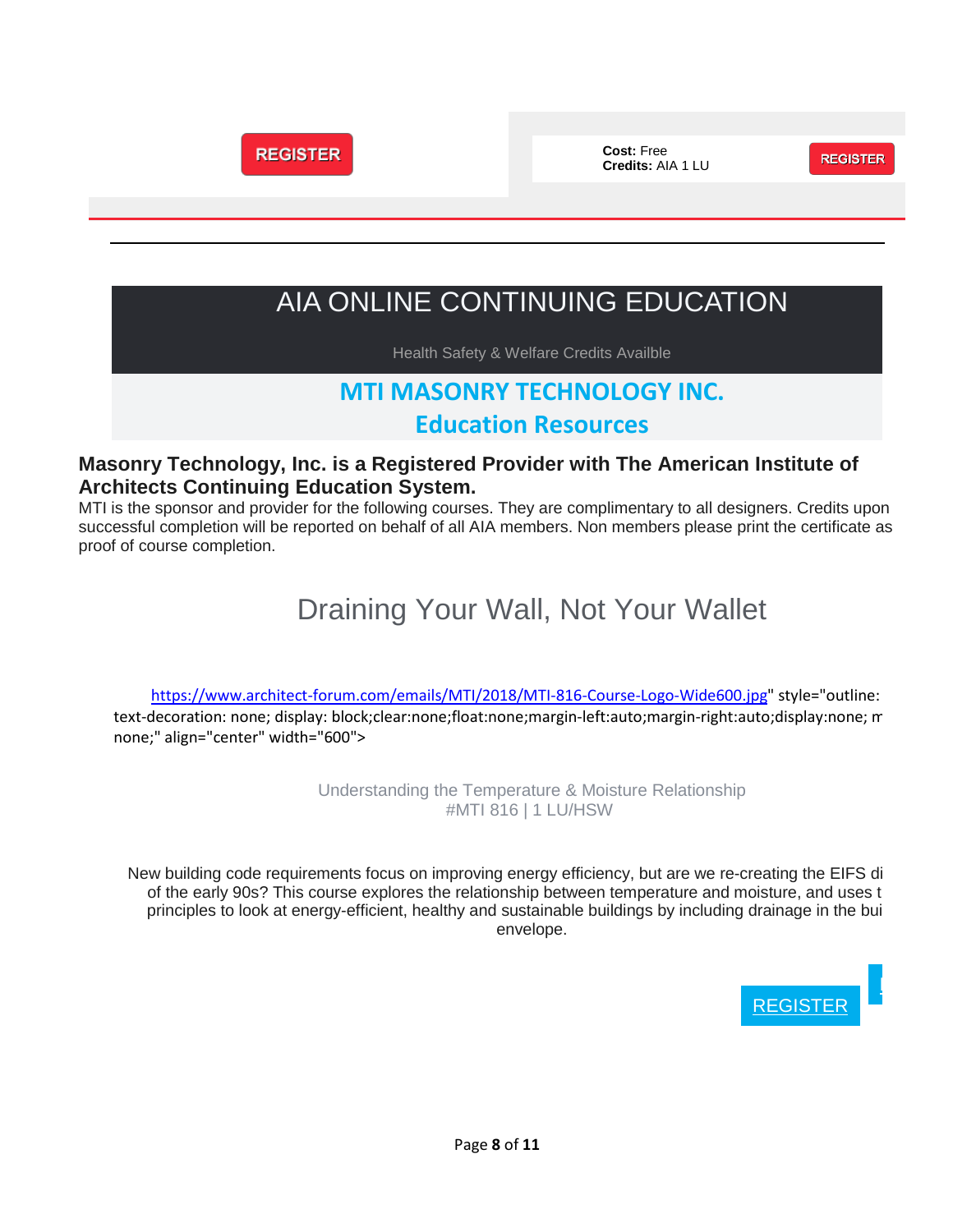# Rainscreen 101 Revisited!

[https://www.architect-forum.com/emails/MTI/2018/Rainscreen-101-Revisited-logo600.jpg"](https://www.architect-forum.com/emails/MTI/2018/Rainscreen-101-Revisited-logo600.jpg) style="outlin text-decoration: none; display: block;clear:none;float:none;margin-left:auto;margin-right:auto;display:none; m none;" align="center" width="600">

> Moisture Management Techniques for Healthier Structures #MTI 712 | 1 LU/HSW

Moisture is the number one cause of building envelope failures. When used correctly, rainscreen mois management systems greatly reduce that risk; however, one size doesn't fit all! From furring strips to bu wraps to manufactured rainscreen drainage products, the potential rainscreen drainage choices are man certainly not equally effective. Learn the fundamentals of choosing the right rainscreen moisture manag system for your next project and leave with resources that can simplify the process.



[L](https://linkprotect.cudasvc.com/url?a=http%3a%2f%2fnewsletter.architect-forum.com%3a8080%2ft.aspx%3fS%3d1%26ID%3d4617%26NL%3d2%26N%3d1161%26SI%3d2271%26URL%3dhttps%253a%252f%252fwww.mtidry.com%252fusers%252fuser-login%253futm_source%253darchitect-forum&c=E,1,rY8JvZtS4GILBI59Gwf3b763ZLpMr-SElALqQt2mBe6Z7jNQceF4Pop2tAij0TsGZthNfEFsQhFbnGVmxxvGfryiR7FhWA1DS0gVWKycCQ,,&typo=1)

# From the Ground Up!

[https://www.architect-forum.com/emails/MTI/2018/From-the-Ground-Up-Course-Logo600.jpg"](https://www.architect-forum.com/emails/MTI/2018/From-the-Ground-Up-Course-Logo600.jpg) style="o none; text-decoration: none; display: block;clear:none;float:none;margin-left:auto;margin-right:auto;display:no hide: none;" align="center" width="600">

> Sustainability Strategies for the Rainscreen Building Envelope #MTI 609 | 1.25 LU/HSW

Moisture intrusion at all levels of the building envelope is a major sustainability and health issue. This c focuses on three areas of the building envelope that have unique moisture intrusion issues: the foundation/below-grade construction, window and door rough openings and parapet walls. The course n looks at how moisture gets into these moisture-prone areas of the rainscreen building envelope, it also p suggestions on how to remedy the problems with effective rainscreen moisture management system

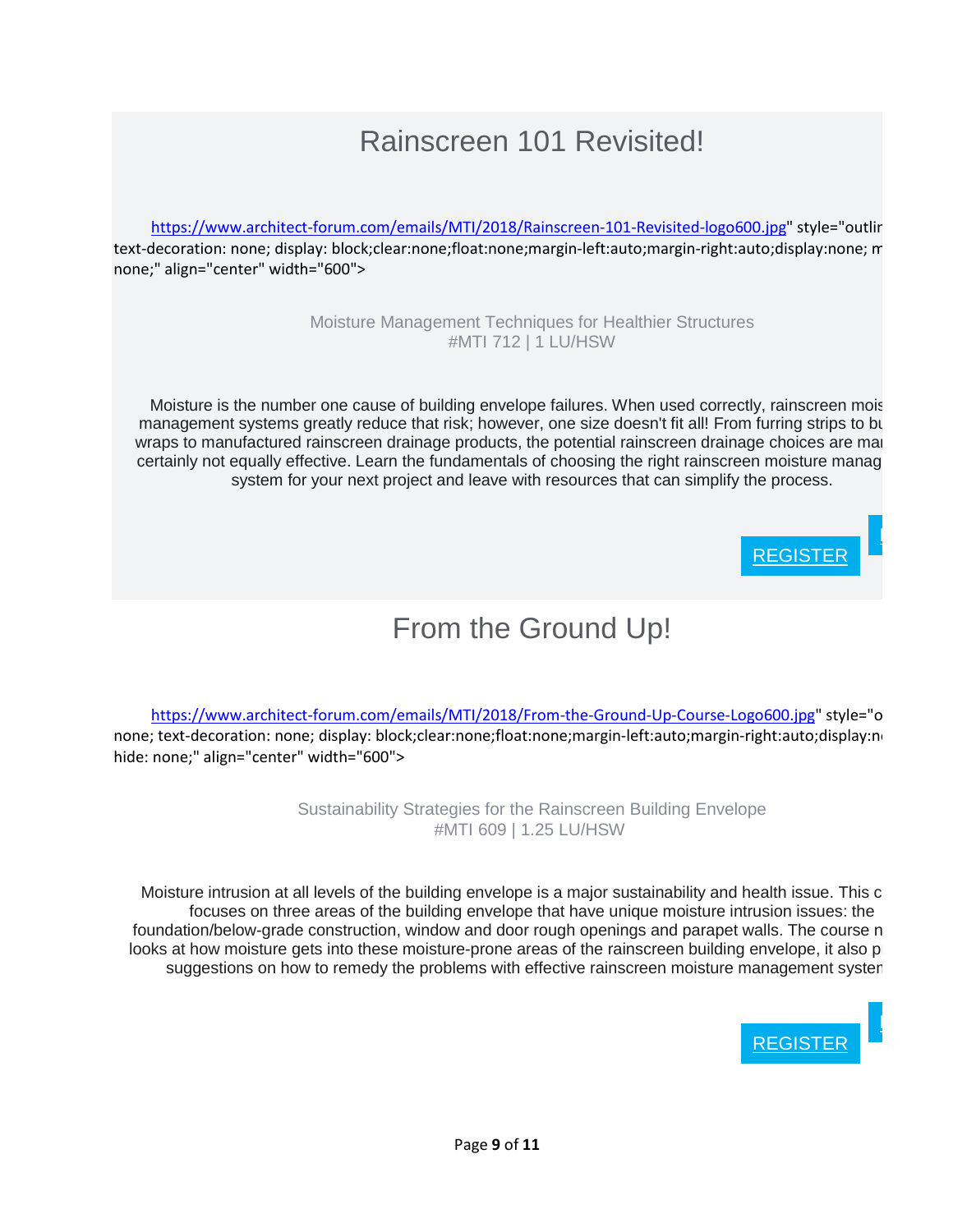# Don't Get Soaked!

[https://www.architect-forum.com/emails/MTI/2018/Dont-Get-Soaked-Course-Logo-Wide600.jpg"](https://www.architect-forum.com/emails/MTI/2018/Dont-Get-Soaked-Course-Logo-Wide600.jpg) style= none; text-decoration: none; display: block;clear:none;float:none;margin-left:auto;margin-right:auto;display:no hide: none;" align="center" width="600">

> Drainage Solutions for the Rainscreen Building Envelope #MTI 131 | 1 LU/HSW

The health & sustainability costs of moisture in the rainscreen building envelope can be dire! The evide clear that moisture related building envelope failures, and their health related consequences, are st commonplace. This course examines some well-known failure incidents as well as health issues relate moisture intrusion; it examines moisture-prone areas of the rainscreen building envelope; and it prese specific suggestions on how to remedy the problems in those areas with effective rainscreen moistu management systems.



# Weep Now or Weep Later!

[https://www.architect-forum.com/emails/MTI/2018/Weep-Now-or-Weep-Later-logo600.jpg"](https://www.architect-forum.com/emails/MTI/2018/Weep-Now-or-Weep-Later-logo600.jpg) style="outline: none; text-decoration: none; display: block;clear:none;float:none;margin-left:auto;margin-right:auto;display:none; msohide: none;" align="center" width="600">

> The Importance of Getting Bottom of Wall Drainage Right! #MTI 141 | 1 LU/HSW

Effective moisture management systems are critical to HSW, sustainable design and energy efficiency. Cavity walls of 1" or greater must provide adequate drainage at the bottom of the wall to allow moisture to exit efficiently from the building envelope.

This course looks at studies that support the need for adequate weep systems, states the criteria of those systems, and covers the risk zones where those systems are needed. This course is designed to help you meet the AIA's HSW requirements.